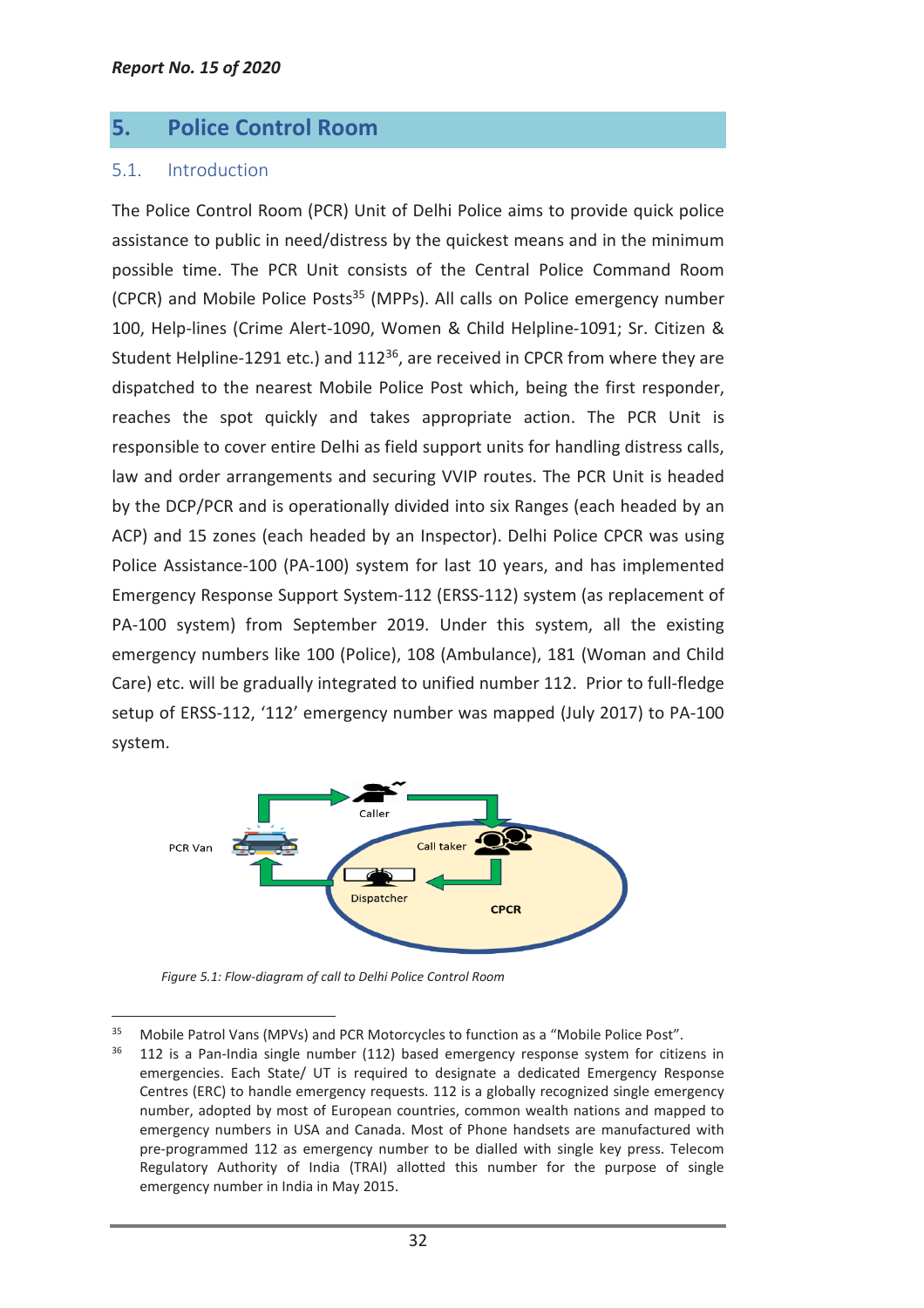Audit primarily examined the performance of the PA-100 system, which was later replaced with ERSS-112 in September 2019. Audit also did (March 2020) a preliminary review of ERSS-112 to examine if the issues seen in PA-100 system have been resolved in ERSS-112. On a preliminary review of ERSS-112 system, it was observed that a few issues observed in PA-100 system have been rectified whereas some issues still remain in the new system. When a caller dials the 100/112/Helplines, the call is received by an operator ('Call taker') in the CPCR, who then types the information on PA-100 (till September 2019)/ERSS-112 (September 2019 onwards) console, which is then sent to a 'Dispatcher' along with other units (depending on the type of complaint). It is the Dispatcher's job to locate the closest Mobile Patrol Van (MPV)/PCR Van and inform about the incident.

The MPV, once it reaches the site where a police intervention is sought, gives a ground report/ "Haalaat" to the CPCR (Dispatcher). In case medical assistance is required, it is the MPV which provides it, either by providing initial first aid or rushing the injured to a nearby hospital.

Audit observations regarding the functioning of the PCR Unit are given in the following paragraphs.

## 5.2. Central Police Control Room (CPCR)

The Central Police Control Room of Delhi Police receives mainly three types of calls: Distress Calls, Enquiry calls and Blank Calls. While police action is initiated for distress calls, enquiry calls are disposed of by call takers themselves and Blank calls are not acted upon.



The trend of calls received at CPCR during 2015-2019 is given in Chart 5.1.

*Source: Information obtained from CPCR, Delhi Police*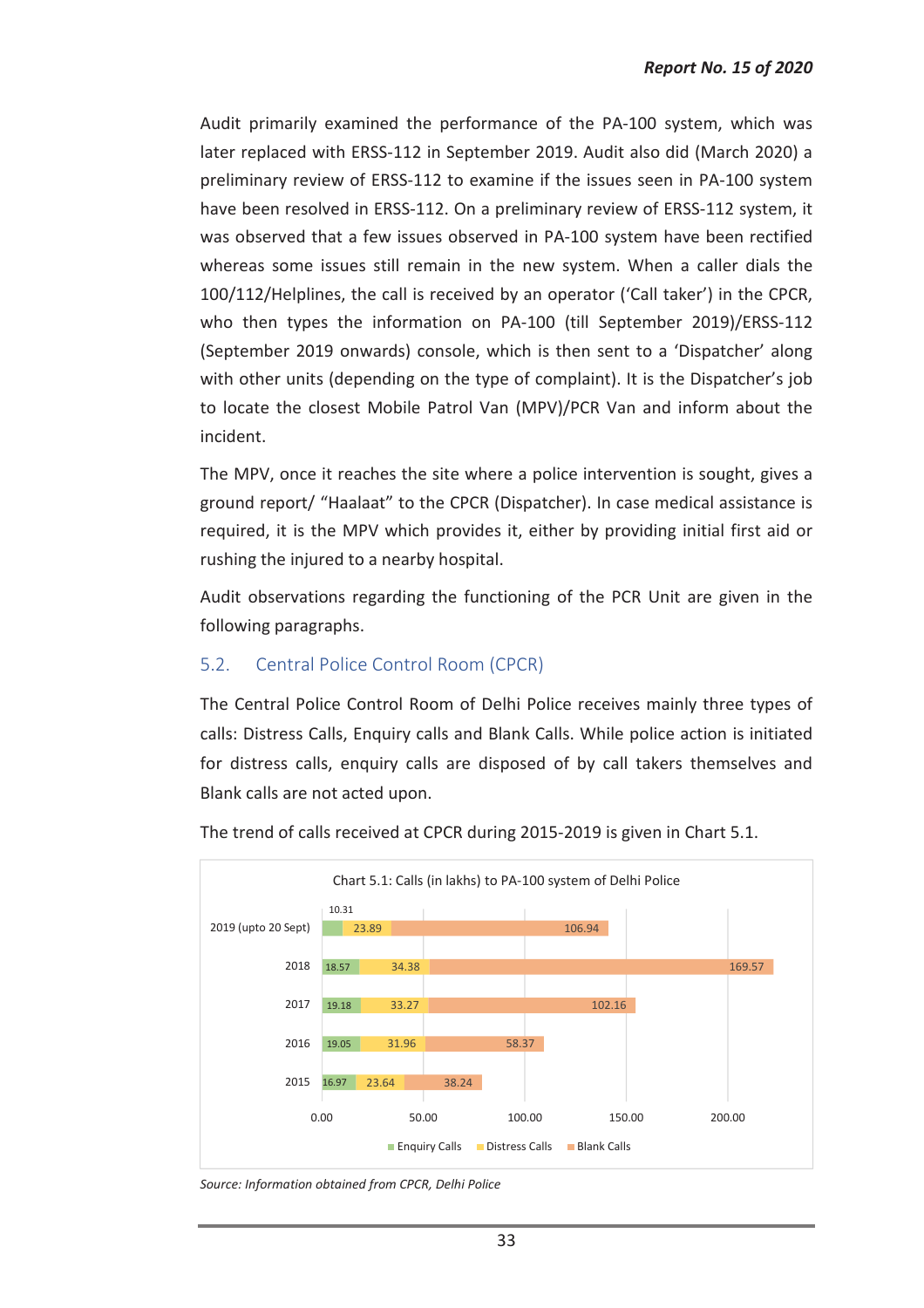As observed from the Chart above, there was a steep increase in the number of calls made to CPCR from 2015 to 2019. The percentage of blank calls to total calls increased from 46 *per cent* in 2015 to 77 *per cent* in 2018 and 72 *per cent* in 2019 (up to 20<sup>th</sup> September 2019). During the year 2018, more than 2.2 crore calls were received at CPCR. However, out of the 2.2 crore calls, around 1.7 crore calls (i.e. 77 *per cent*) were blank calls.

It is evident that the steep increase in calls to PA-100 system was primarily due to a huge jump in the number of blank calls (343 *per cent*), as there is nominal increase in enquiry (9.4 *per cent*) and distress calls (24.4 *per cent*) during the same period.

Audit analysed in detail the calls received during the period of one week from 22<sup>nd</sup>-28<sup>th</sup> May 2019. During this period, 4.50 lakh calls were received at CPCR. Out of these, 80 *per cent* of the calls were blank calls, 14 *per cent* were distress calls and six *per cent* were enquiry calls.

Upon further analysis, it was discovered that 52.35 *per cent* and 47.65 *per cent* of the total calls at CPCR were made to '100' and '112' respectively. However, 99.69 *per cent* of calls received at '112' were blank calls. Thus, 99.83 *per cent* of the distress calls which required police intervention, were received at the phone number '100'.

### *Blank calls to 112*

As discussed above, 99.69 *per cent* of the calls received at '112' in PA-100 system were blank calls, and this was attributed to technical issues in mapping of 112 with the PA-100 system of CPCR, which remained unresolved till date since the mapping in July 2017. In order to filter out the blank calls, Delhi Police adopted Interactive Voice Response System (IVRS) wherein the moment one dials 112, the caller has to press '8' to connect with the call taker, else the calls automatically get disconnected. Audit observed that in February 2020, ERSS-112 system registered 1.27 crore incoming calls out of which 1.23 crore calls (i.e. 96 *per cent*) were rejected by IVRS system, and only 4.56 lakh calls were attended to by the call takers. Audit is of the view that IVRS has aided in filtering out the blank calls but in case of serious emergencies, it may adversely affect the response time and lead to difficulty/confusion to the person in distress, especially those who are not technology savvy. An analysis of the IVRS employed in the '911' response center (in USA) revealed that the system presents the caller with a simple selection menu. In these cases, the 911 IVR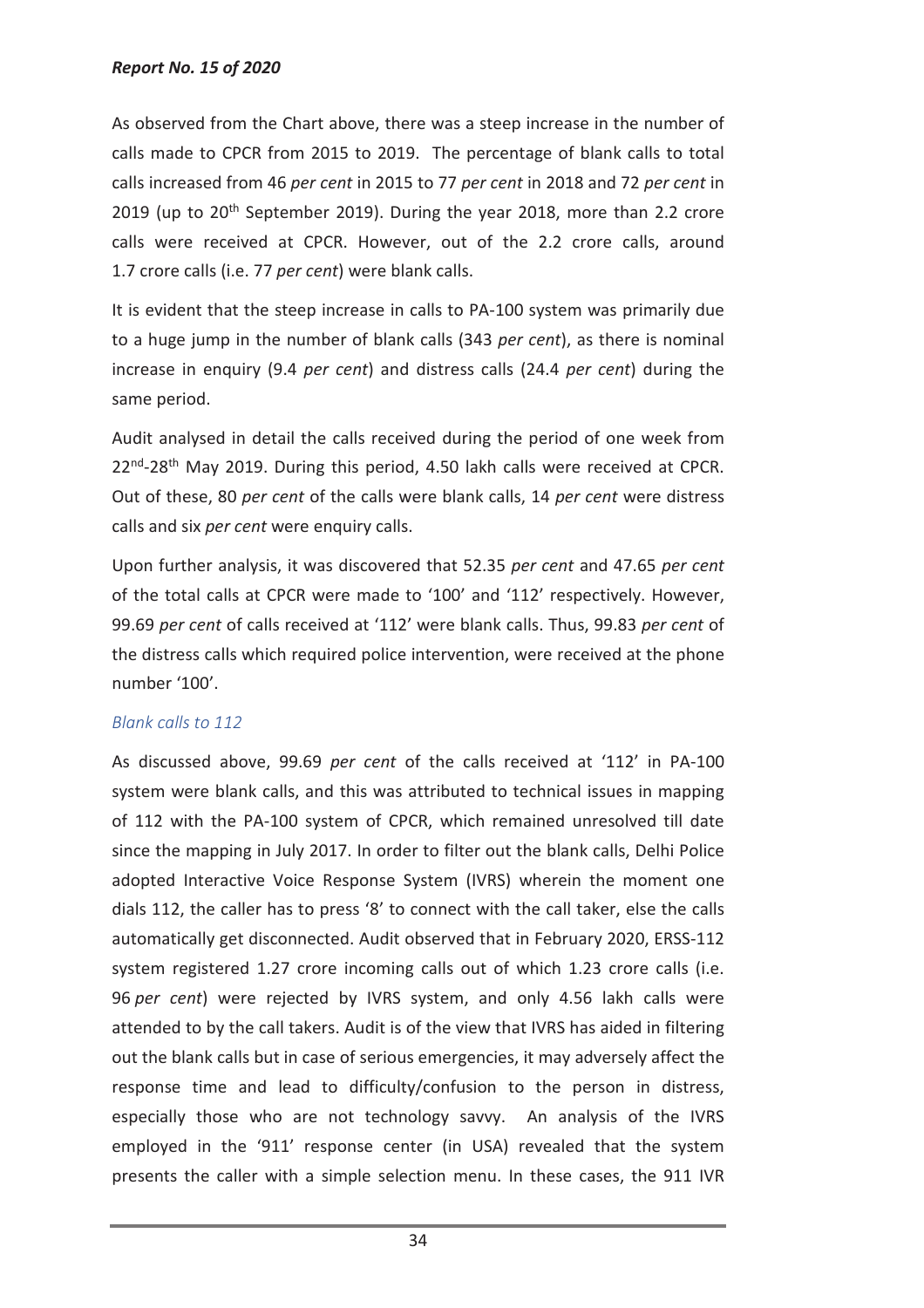answers the phone with a statement "If this is not an emergency, call the police at...". If there is an emergency, an option is presented to press "1" or simply wait and the next available 911 operator respond to the call. However, IVRS in ERSS-112 system automatically disconnects the call unless caller press "8", which is not intuitive and may be counter-productive.

Ministry of Home Affairs should take up the matter of enormous number of blank calls landing at 112 with Department of Telecom (DoT), so that the issue can be resolved in a more efficient manner.

### *Blank calls to '100'*

Audit analysed the call data for one week from 22<sup>nd</sup>-28<sup>th</sup> May 2019 and observed that 61.27 *per cent* of the calls received at 100 during the period were blank calls. Out of 1,44,484 blank calls to '100', 45,362 calls were from 3696 callers only, who were responsible for repeated blank<sup>37</sup> calls during the period. Amongst these 3696 repeated blank callers, there were few callers from whom huge number of blank calls were generated and 20 *per cent* of these 45,362 blank calls were received from 15 callers only (details in Annexure 5).

Blank calls to emergency numbers cause congestion in the network, waste time and resources, and increases the response time required for the Delhi Police to address genuine distress/enquiry calls. Audit observed that the Delhi Police has not taken any action to identify the callers who were responsible for the repeated blank calls and for hindering the functioning of CPCR and thereby obstructing smooth functioning of the duties of government servants.

It was also observed that though PA-100 administrator console has the option to generate letters to those responsible for blank calls, the same was not being put to use.

To prevent abuse of emergency numbers, the Delhi Police may consider forming a graded response policy in which thresholds for the number of blank calls from individual numbers may be set for action to be taken by the Delhi Police. It may include automated text messages to the caller as warning, followed by enquiry and punitive action, if required.

The Government replied (July 2020) that the recommendation is noted. The Delhi Police, in its reply (June 2020) mentions the ageing system and obsolete hardware as reasons for suboptimal performance of the system. The reply also

 $\overline{a}$ 

<sup>37</sup> More than one blank call from these 3696 callers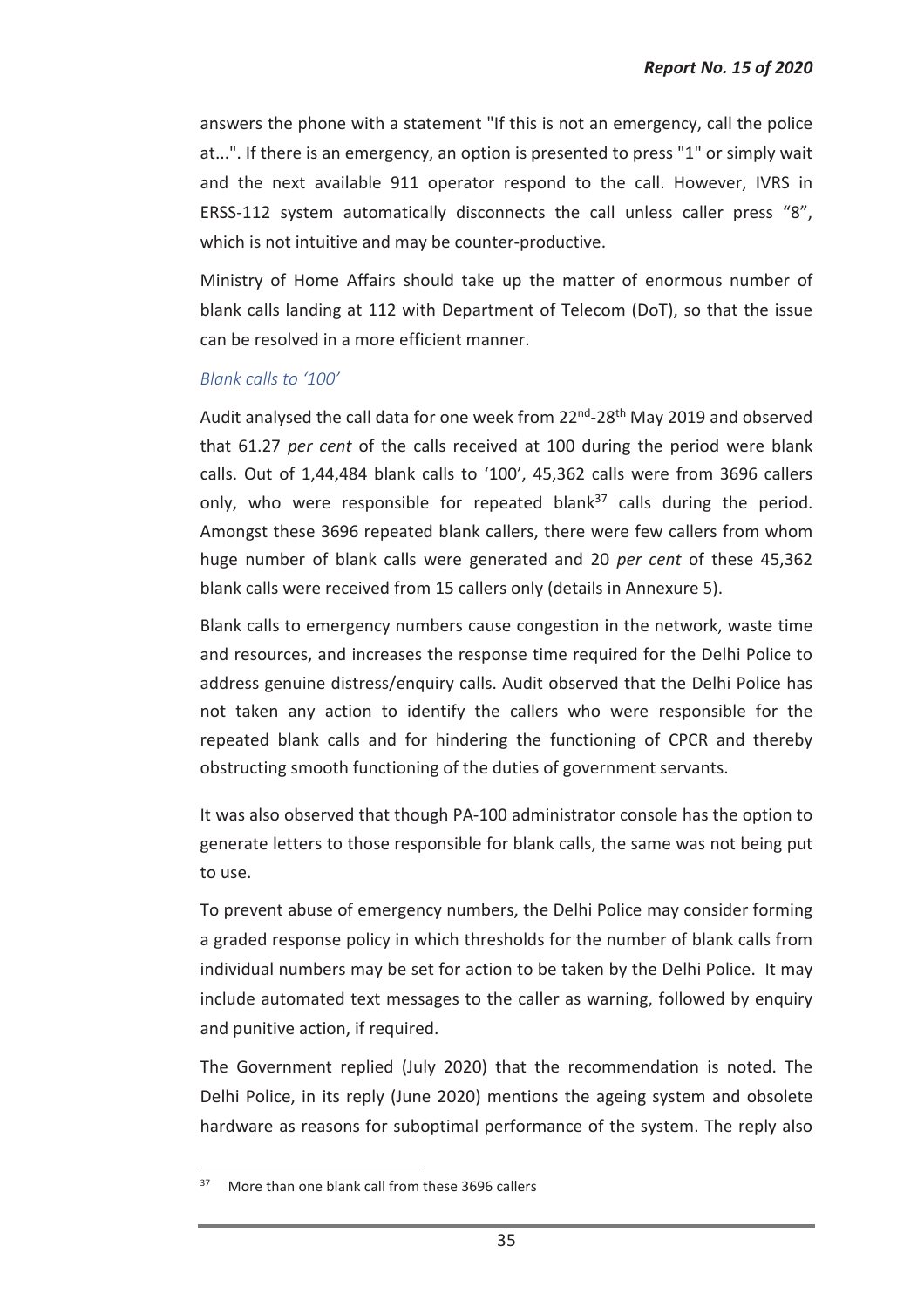#### *Report No. 15 of 2020*

mentions that ERSS-112 has been instituted to replace the PA-100 system and to address the drawbacks highlighted in PA-100. The reply mentions that the only tenable reason for blank calls is inadvertent press of power button, resulting in SOS call (Call to 112).

The issue remains important nonetheless as Delhi Police needs to analyse and identify whether high number of blanks calls are landing at ERSS-112 (and filtered out by IVRS) from different number callers or from same callers as was observed for '100'. Also, IVRS in ERSS-112 system automatically disconnects the call unless caller press "8", which is not intuitive and may be counter-productive. Moreover, the reply was silent regarding audit observation on huge number of Blank calls from few numbers on Emergency number '100'.

#### *Abandoned calls*

Audit also observed that several calls to CPCR are also getting abandoned as the calls were not reaching/or being answered at the call taker position. On detailed analysis of calls to '100' during the period of one week from 6:00 AM, 22<sup>nd</sup> May 2019 to 6:00 AM, 29th May 2019, it was observed that 5.5<sup>38</sup>*per cent* of the calls were abandoned (not answered) at CPCR. Within the abandoned calls, 64 *per cent* calls were abandoned without an alert, i.e., while waiting in queue. This is probably due to the large number of calls received and congestion in network, for which the blank calls are a major factor. The probable reason for the remaining 36 *per cent* calls being abandoned after alert is that either the call takers are not available despite being logged in or the call is disconnected at the caller's end after waiting.

Delhi Police should ensure that appropriate action is taken to minimise the blank calls, and that the requirement of number of call taker positions is reviewed regularly to prevent calls getting abandoned while in queue.

The Government in its reply (July 2020) mentions that, in the current system (ERSS-112), the emergency calls are routed to IVRS to avoid the calls being abandoned and that such incidents have reduced. However, the premise of an emergency response system is minimal response time, which is likely to be affected due to routing to IVRS. While the initiative is in positive direction, the related parameters (shift wise average waiting time, maximum waiting time, logged-in agents) require further analysis by Delhi police.

 $\overline{a}$ 

<sup>38</sup> i.e. 11,350 of the total 1,95,419 calls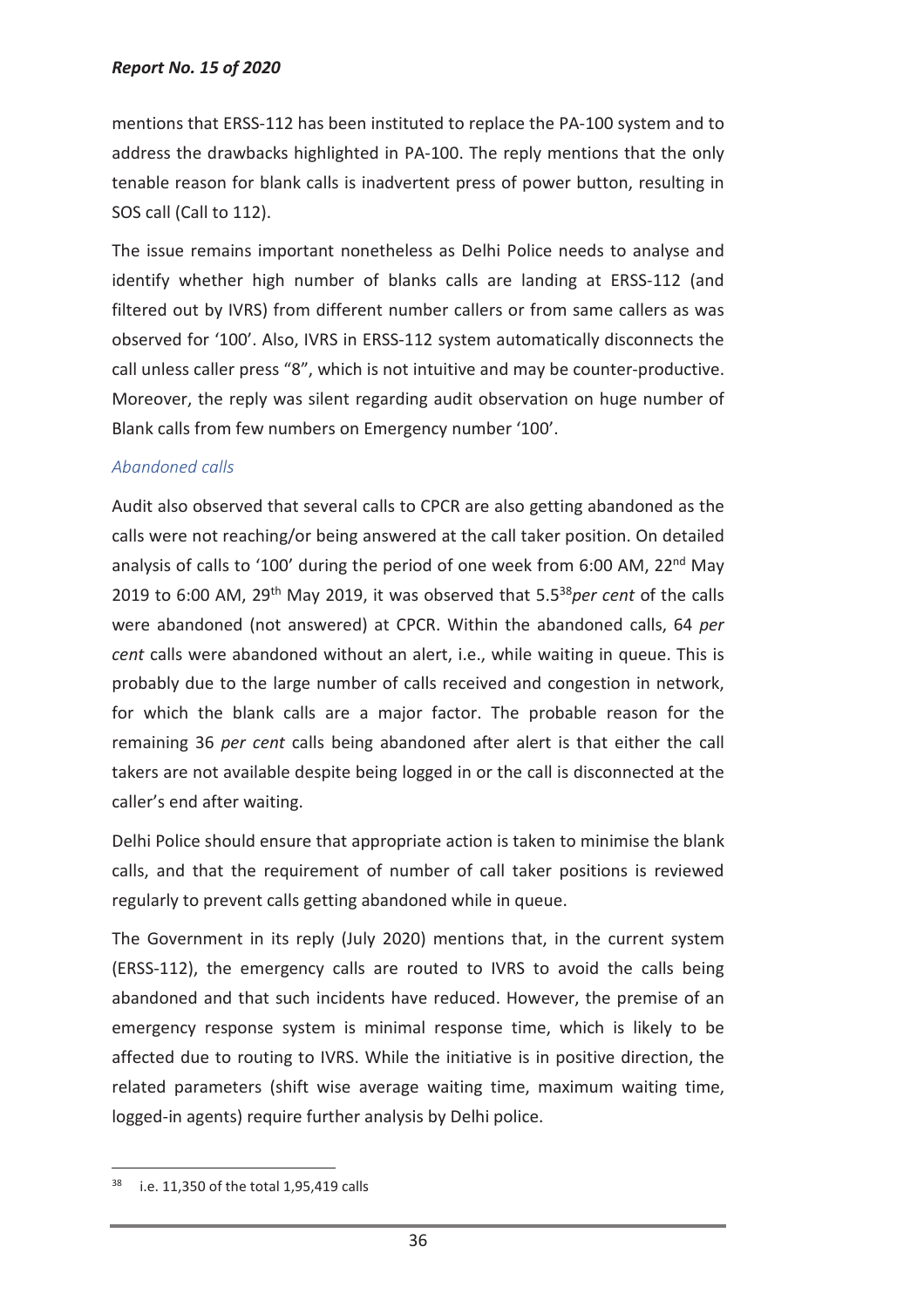### 5.2.1. Call takers

When a caller in distress dials Police emergency numbers (100, 112 or other police helplines), the call is automatically assigned to a call taker designated for that emergency number, based on the availability. As a call alert is raised on the call taker's console, the call form is automatically populated with unique CPCRDD Number and other information (Date & Time and Phone number along with the name and address registered with the phone number) through CLI (Calling Line Identification). In case it is unavailable, the details are to be filled manually by the call taker.

Subsequently, the complaint type is selected through a dropdown menu (from the 107 crime heads), incident address and complaint details are typed in the form and the jurisdictional police station is selected. On the basis of the complaint type, the system assigns priority type to the call, which can be escalated by the call taker if required. Similarly, on the basis of the complaint type, the system automatically chooses the units to whom information shall be escalated and communicated, and the list of such units can be expanded by the call taker.

During joint visit to CPCR and demonstration by Delhi Police, following was observed regarding functioning at call taker positions:

### *Use of mix of Hindi/English by call takers:*

It was observed that primarily, the incident details and incident address which are entered by the call taker are transliterated from Hindi to English, which severely limits the comprehensibility of details 'as typed' by the call taker. Moreover, the different call takers use different combination of alphabets to represent a letter, use or omit connecting phrases, verbs etc. Few illustrative challans are given in Figure 5.2.

Since Delhi Police was also undertaking initiatives involving analytics, in which one of the primary data sources would be CPCR call details, data quality in PA-100 consoles is essential. Interpreting the challans through a software utilizing natural language processing algorithms (which utilize statistical analysis of standards texts with definitive grammatical rules and syntax), would not be possible if the details are entered in such manner.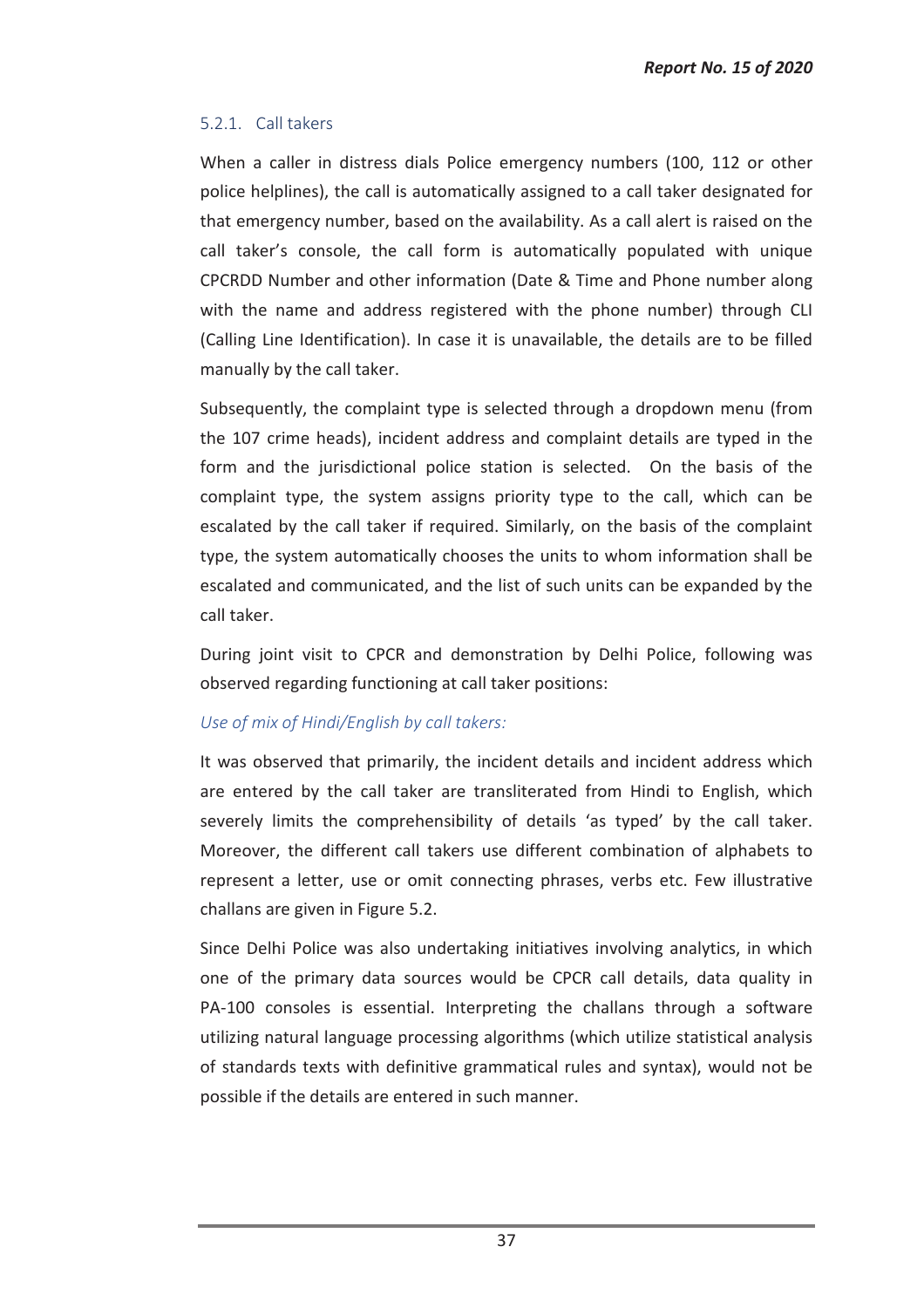**Incident Address** KIRTI NAGAR ME GOLA BENQUAT HOLL PER Incident Information NEED POLICE=ME AKELI HU PS Name **KIRTI NAGAR** POLICE WALA CALEER KE COMPLNED NHI LIKH RHE H PARK ME KOI BHI GARD NAHI H----2ND CALL CALLER KE NIGHT KO JHAGRA HUA OR DHAMI BHI DE HAI CALLER HR 55AB 4949. OLLA CAB SE H AUR CUSTOMER PASAAE DIYE BINA JA RAHA F, NEED HLF .............. 2ND CALL LADY CALLER KH RHI H KI DUKN WALO NE MEWRI SCOOTY KHARAB KAR DI H CALLER KH RHI H KI IO AMAR SINGH HAMARI SUNWAHI NHI KAR RHE **Incident Address GONDA PARK CIVIL LION** Incident Information **NEED POLICE** PS Name **CIVIL LINES** 

*Figure 5.2: Illustrative Challans depicting mix use of Hindi English, which makes it incomprehensible* 

*Source: Challan details obtained from Delhi Police*

The Delhi Police replied (June 2020) that the audit observation is commendable and that the process of text to speech conversion and its standardisation is now being done in ERSS-112 project.

#### *Categorization of distress calls*

It was observed that 24 *per cent* of the distress calls during the period of 22nd - 28th May 2019 were categorised under *'Miscellaneous'* category by the call takers, despite there being 107 categories for classification of distress calls.

On further scrutiny of randomly selected 100 challans under Miscellaneous category, it was observed that 25 calls could have been classified under one of the existing categories such as molestation, threat to women, snatching, cow related, kidnapping, accident, missing person, burglary, gambling and detection of missing vehicle. Since the priority of calls classified under 'Miscellaneous' would not be immediately known, and dispatcher as well as field personnel would be dependent on the details recorded by the call taker, proper classification of distress calls is essential for prompt response.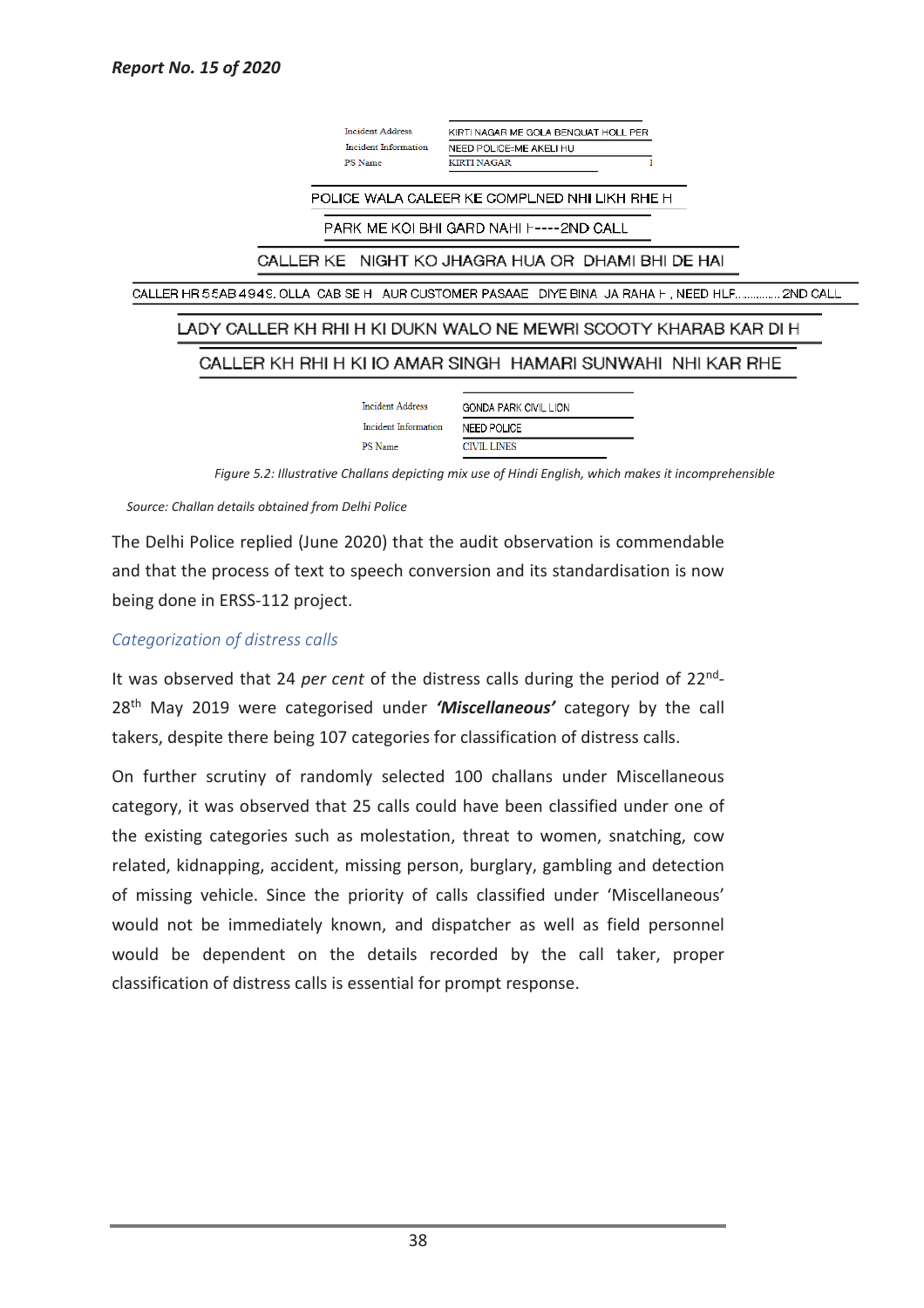

*Figure 5.3: Breakup of Calls into Categories* 

Moreover, audit observed from the test-check of 100 challans that multiple calls belonged to some common and specific categories (grievance against police (7), parking (5), domestic feud (7), business-client dispute (6), labour grievance (7), grievance against civic agencies (6), but were not yet defined in PA-100 console.

Further, it was observed that certain heads for distress calls were impractical and were not fit to be used at call taker positions e.g. 'Missing person-false alarm, which should be recorded as only 'Missing person' by call taker and on basis of situational reporting by MPV to dispatcher, may be updated to 'Missing person-false alarm' by the dispatcher. Also, audit observed that the calls were currently not being re-categorized at dispatcher position after situational reporting from MPVs.

Thus, Delhi Police may consider designing a two-tier classification for the distress calls, in which the call takers may assign the first level i.e. broad category and dispatcher may assign second level i.e. specific category on receipt of 'halaat' report (situational report) by the MPV.

Delhi Police replied (June 2020) that now an Inspector has been assigned responsibility to check deviations in the call categorisation. Regarding the Recommendation of assignment of detailed category by the Dispatcher, no specific reply was given.

Delhi Police may consider implementing a two-tier categorisation of distress calls, wherein call takers would assign a broad category and dispatcher would update the detailed category after receipt of 'halaat' report. Also, the call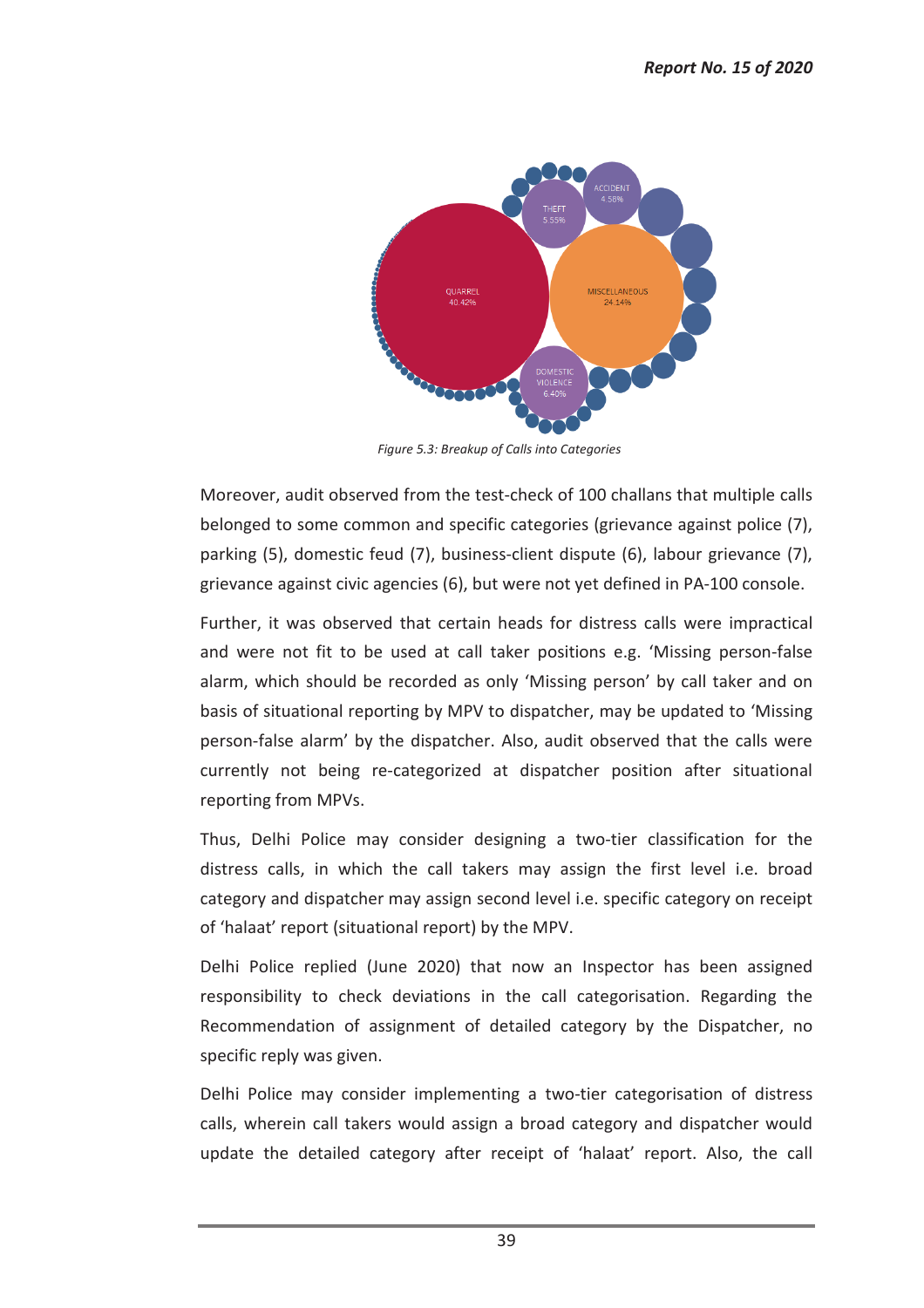categories should be regularly reviewed to ensure that the number of calls categorised under 'miscellaneous' is minimised.

### 5.2.2. Dispatchers

In CPCR, there are 20 dispatcher positions and each of them is responsible for communicating to MPPs (PCR Vans and Motorcycles) in the geographically divided zones assigned to them. On the basis of the police station concerned, the challan is transferred to the specific dispatcher responsible for that area.

On the dispatcher's console screen, a summary of all queued calls (i.e. where PCR Van is yet to be informed) and in-progress calls (i.e. where PCR Van has been informed but is yet to revert back with the status) is available. This information is colour coded based on the priority<sup>39</sup> of the call.

### *Unequal distribution of calls to Dispatchers*

Audit observed that since the jurisdiction of dispatchers is fixed geographically (entire PCR zone or part of a zone), there is huge variation in the call load between dispatchers as given in Chart 5.2.





 $\overline{a}$ 

Since calls pertaining to a particular area are assigned to a specific dispatcher, a high number of calls in that area would result in later calls ending up in queue, while some other dispatcher, assigned to another area, might be free and available at that point of time.

 $39$  Priority is linked to the type of complaint and call taker may increase the priority, if required.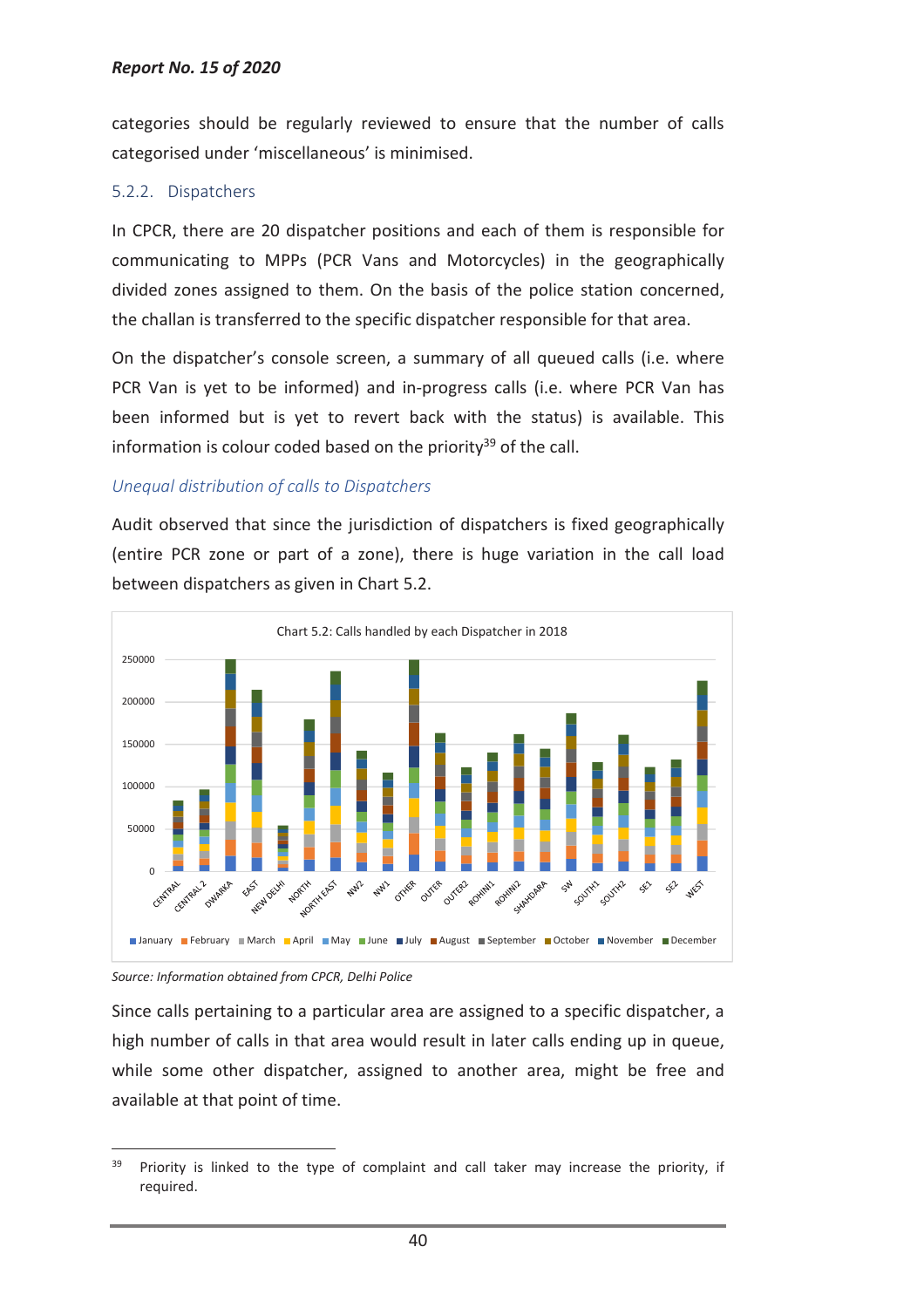The Delhi Police replied (June 2020) that care shall be taken to ensure equal distribution of calls to each channel in future.

Delhi Police could consider devising a mechanism by which challans in queues are transferred to other available (free) dispatchers dynamically, to ensure that an MPV is informed about the distress call with minimum delay.

### *Haalaat Report*

The actual response time of Police to distress calls is computed as time of MPV reaching the incident location after the distress call was made. It was however observed during analysis of call records that the time of MPV reaching the place of incident was recorded in only 2.54 *per cent* of the calls. Also, a test-check of the log books of 30 MPVs showed that the exact time of reaching the place of incident is not recorded by the MPV in-charge. In the absence of details regarding exact time of MPV reaching the spot, the actual response time cannot be computed and senior management cannot reliably monitor the performance of the PCR Unit and take decisions to optimise the resource allocation on the basis of such data.

Delhi Police should ensure that the time of reaching of MPV at the caller location is always recorded in the call book register as well as informed to the dispatcher. This would allow the senior management to assess the exact response time of MPVs of various zones and accordingly deploy the resources optimally.

### 5.2.3. Response Time

The Central Process Control Room acts as the link between aggrieved person/caller and MPPs, and in case of urgency, time taken by CPCR to inform the MPPs plays a vital role. Audit analysed the data pertaining to calls received during the period 22<sup>nd</sup>-28<sup>th</sup> May 2019, to calculate the time taken by CPCR from receiving the distress call to informing the MPP about the crime. It was found that information related to 84 *per cent* of the distress calls was communicated to MPPs within 10 minutes, i.e., CPCR took more than 10 minutes to identify and inform an MPP in respect of 16 *per cent* of the calls.

It was further observed that the PCR Van reaching time was recorded in only 1401 cases, out of which only 45 *per cent* of the calls were responded to by PCR Van within 10 minutes and 80 *per cent* of the calls were responded to by PCR within 30 minutes, i.e., MPP did not reach the scene of incident even in 30 minutes in 20 *per cent* of the calls.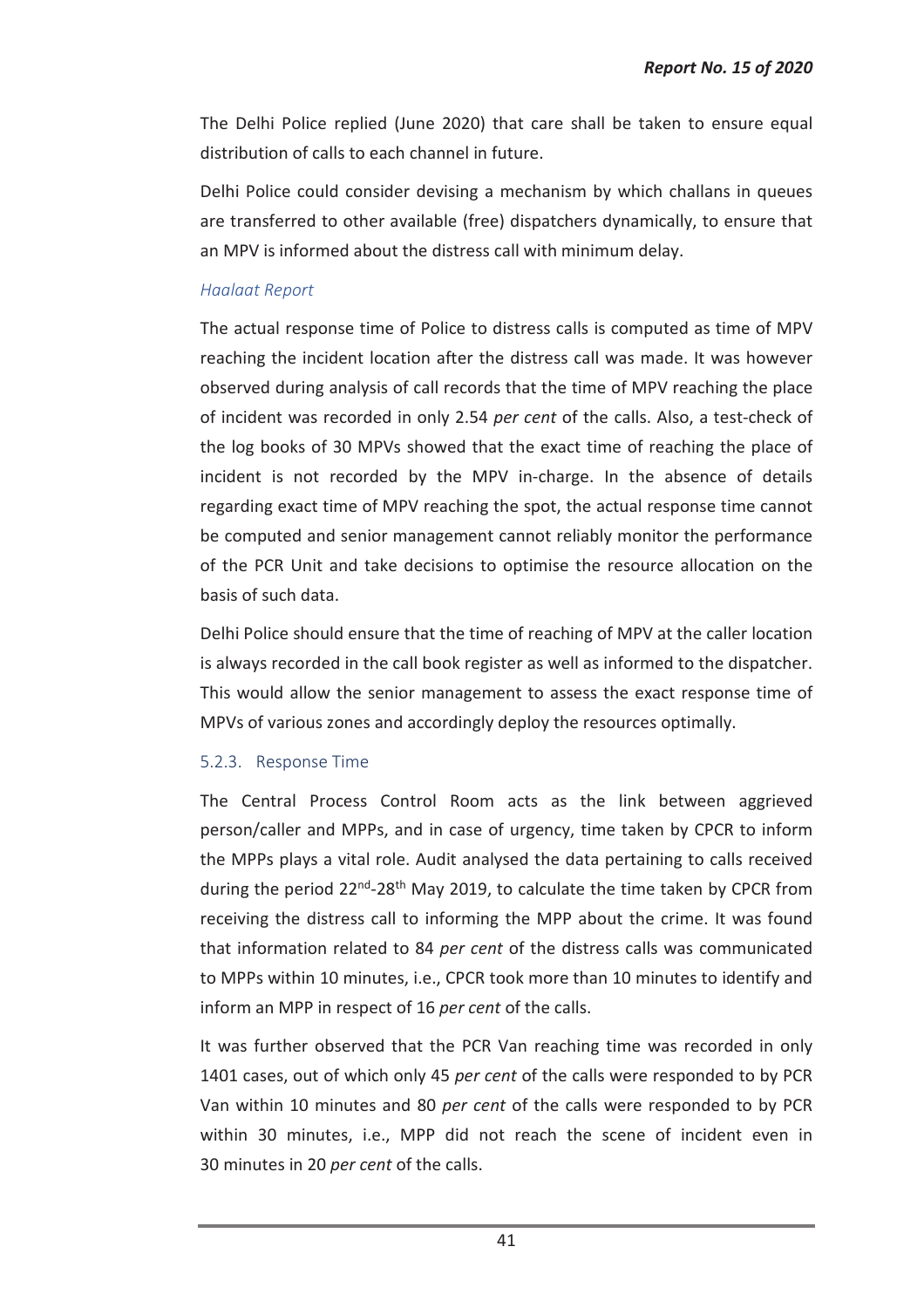

*Source: Information obtained from CPCR, Delhi Police* 

It was also noticed that in response to the High Court's order, the Delhi Police had filed an affidavit stating that the response time of Delhi Police is 5 minutes in 80 *per cent* of the cases. However, methodology for arriving at this was not provided to Audit. Since audit's calculation regarding response time of the Delhi Police is displaying huge variance with Delhi Police's affidavit in High Court, the Delhi Police must ensure that the PCR Van reaching time is recorded for all the calls to allow senior management to monitor the performance of CPCR and make appropriate decisions. Delhi Police should also disclose the methodology used by them in calculating the response time, on the basis of which the High Court affidavit was filed.

With regards to the response time, the Delhi Police, in its reply (June 2020), acknowledged the lacuna in the PA-100 system and stated that the same has been resolved in the ERSS-112 system.

Audit analysed the data for February 2020 from ERSS-112 system and found that the vehicle reaching time is now automatically logged in via information conveyed by Mobile Data Terminal (MDT) as the vehicle reaches the distress caller. Further, it was found that 91.4 *per cent* of the calls was responded to between 0-10 minutes and 6.7 *per cent* of the vehicle reached the distress caller between 11-20 minutes. This indicates improvement in performance of PCR Unit after implementation of ERSS-112.

## 5.3. Mobile Police Posts (MPVs/PCR Motorcycles)

The prime objective of MPVs/Motorcycles is to immediately respond to a distress call to assist the caller within the shortest time possible. On receipt of instruction from dispatcher at CPCR to reach the scene of incident, the MPV/Motorcycle proceeds to the spot and confirms the incident and sends the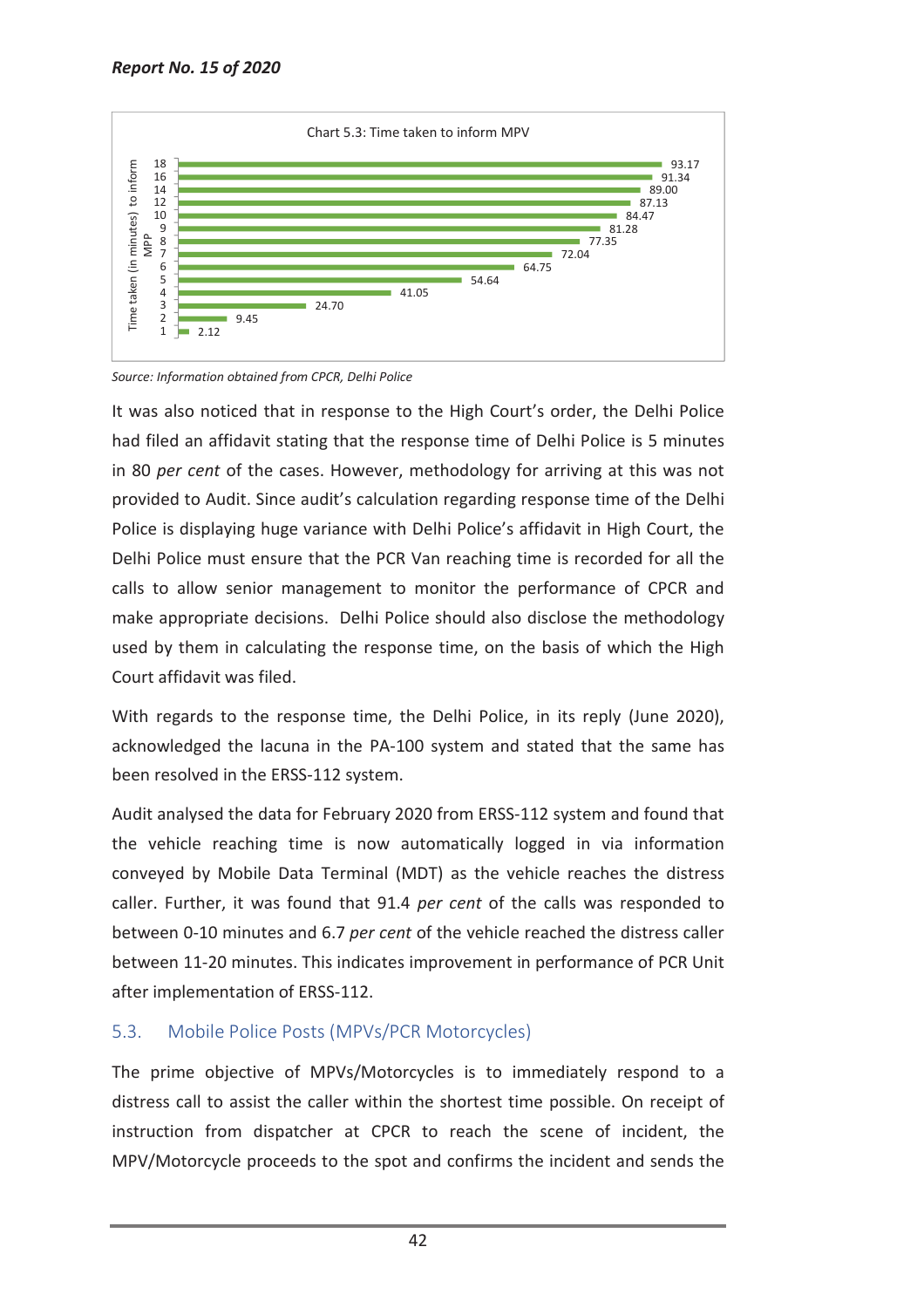details back to CPCR and also to the District Control Room. The MPV/Motorcycle waits for the local police and preserves the scene of crime till their arrival. The MPVs/Motorcycles also take part in all the route arrangements of VVIPs/VIPs and other visiting dignitaries.

In the wake of the 28<sup>th</sup> November 2008 terrorist attack in Mumbai, Delhi Police had requested (December 2008) MHA for sanction of 370<sup>40</sup> MPVs in addition to its then sanctioned fleet of 630 MPVs in order to improve its response time to distress calls, law and order situations etc. The MHA accorded (February 2013) the sanction after a period of five years. Afterwards, on the basis of decision of High-Level Committee, MHA decided that there should be one MPV for every one km<sup>2</sup> area, and Delhi Police submitted (March 2018) a proposal for sanction of  $541^{41}$  MPVs in addition to the existing sanction of 1000 MPVs. This proposal was, however, pending for approval of MHA as on July 2019.

Delhi Police replied (June 2020) that the proposal is under consideration. The Government replied (July 2020) that 4444 new vehicles have been authorised. However, the reply was not specific as to whether these 4444 vehicles included the 541 MPVs.

Government should expeditiously take a decision regarding the proposal for sanction of additional 541 MPVs, since the shortage of MPVs adversely affects the efficiency of PCR Unit of Delhi Police.

### 5.3.1. Shortage of MPVs

 $\overline{a}$ 

Further, it was observed that against sanction of 1000 MPVs, the PCR Unit was functioning with only 843 MPVs (as on  $1<sup>st</sup>$  May 2019) and the MPV fleet has been declining continuously over the last three years. This is primarily due to the fact that the Delhi Police has not purchased any additional vehicles for the PCR Unit in the last four years and only replacements have been purchased for the vehicles condemned. Further, though the vehicles of the PCR fleet were condemned and replacements were also purchased, new vehicles purchased were allotted to other units instead of the PCR Unit on many occasions, resulting in decline in PCR fleet size.

<sup>&</sup>lt;sup>40</sup> Additional 3684 posts were also proposed to operate these additional 370 PCR Vans

 $41$  1483 Vans for 1483 km<sup>2</sup> area of Delhi + reserve, proposal for additional 7723 posts for these 541 PCR Vans was also submitted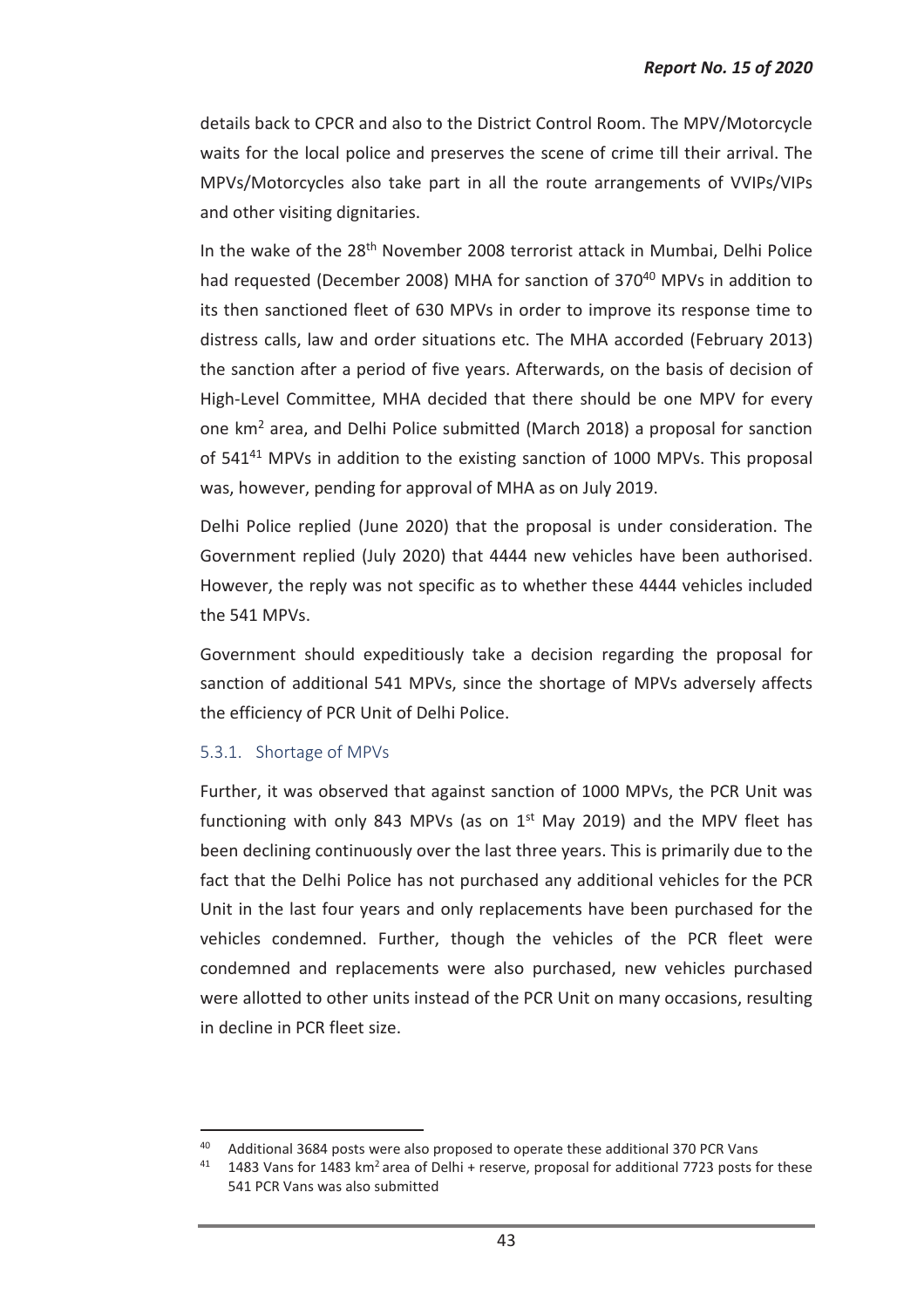Thus, against assessed requirement (August 2016) of 1541 MPVs and sanction (May 2013) of 1000, the PCR Unit of Delhi Police was functioning with a depleted fleet of only 843 MPVs (May 2019).

During the last five years from 2015 to 2019, while the number of MPVs with PCR Unit has been falling continuously from 1002 to 843, the number of distress calls have continuously increased from 26.23 lakh in 2015 to 29.86 lakh in 2019. The details are given in Chart 5.4. As a result, the annual average number of distress calls per MPV has increased from 2,618 in 2015 to 3,542 in 2019.

Further, out of total 843 MPVs (as on 1<sup>st</sup> May 2019), only 81 *per cent*, i.e., 685 were actually deployed on active/operational duty in field. The remaining 19 *per cent,* i.e., 158 MPVs, were attached with officers, diverted to other units, under condemnation process etc.



*Source: Information obtained from PCR Unit, Delhi Police* 

Audit is of the view that since the PCR Unit as such was facing shortage of MPVs and entire sanction of 1000 MPVs was meant to attend to distress calls from public, diversion of MPVs to other units and assigning of these MPVs to officers/offices is not justified.

Delhi Police replied (June 2020) that at present, there are 871 vehicles in PCR Unit, out of which 715 vehicles are deployed as MPVs and 61 vehicles are on operational duties by ACsP, Inspectors, and checking officers in the field. Audit is of the view that all the vehicles of PCR Unit should be deployed to fulfil the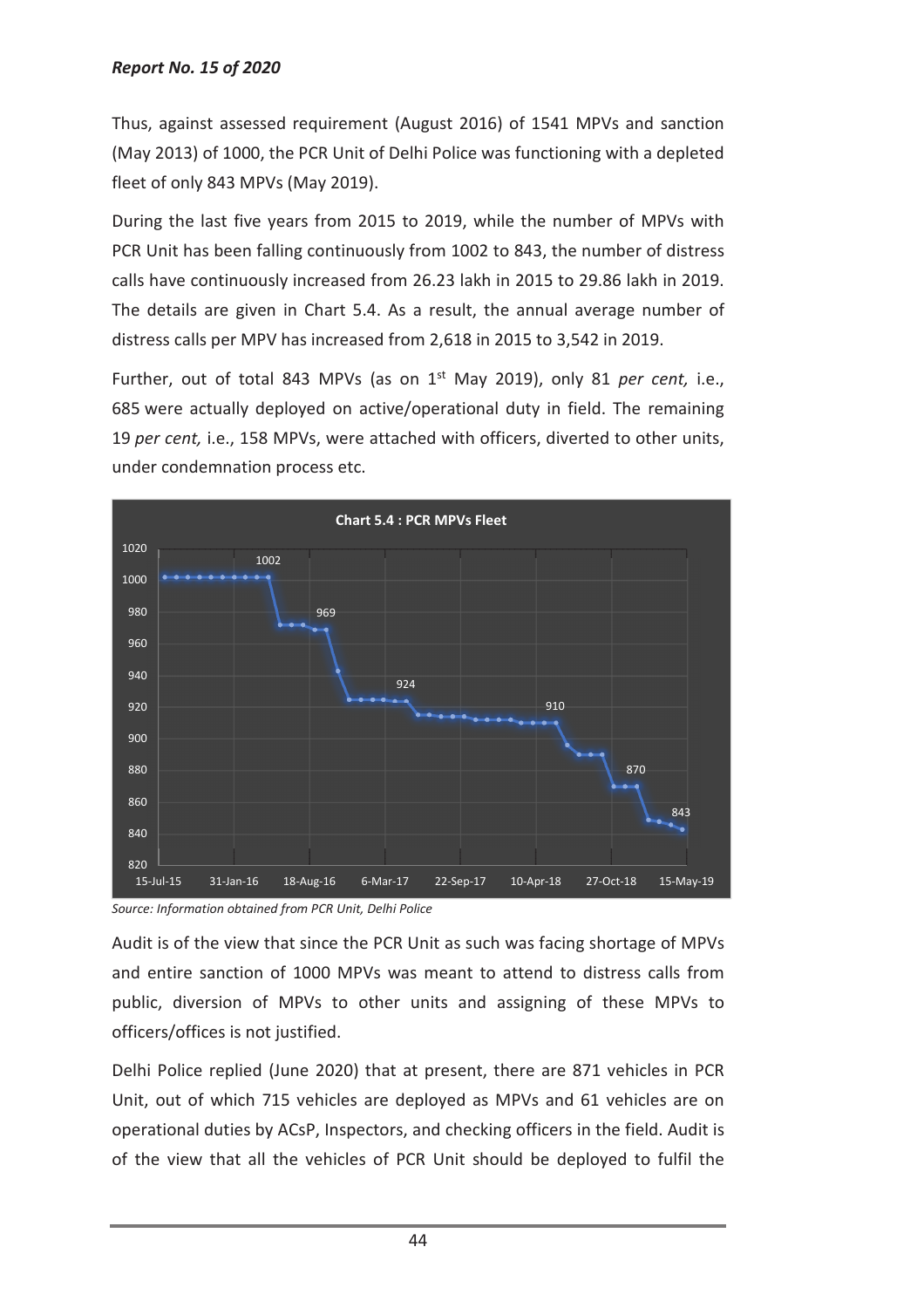current sanction of 1000 MPVs, and Delhi Police should seek separate sanction for the vehicles required by ACsP, Inspectors etc.

Delhi Police should ensure that the MPV fleet is operating at its maximum sanction, and all available MPVs are utilised/deployed for the assigned roles only.

## 5.3.2. Types of MPVs

In recent years, the PCR Unit has introduced specialised MPVs, i.e., 32 Parakram Vans, 15 All Women MPVs and 15 Tourist MPVs.

| Parakram Vans               | as first responder for incidents requiring armed intervention<br>and to add further anti-terror backup in the city for<br>situations warranting armed response and deployed in<br>important vulnerable locations, i.e., high footfall area and<br>crowded places |
|-----------------------------|------------------------------------------------------------------------------------------------------------------------------------------------------------------------------------------------------------------------------------------------------------------|
| All<br>Women<br><b>MPVs</b> | stationed outside colleges and metro stations                                                                                                                                                                                                                    |
| <b>Tourist MPVs</b>         | stationed at spots frequently visited by tourists to assist the<br>them                                                                                                                                                                                          |

These specialised MPVs were generally stationed at their designated locations and have specific responsibilities. However, while assessing the requirement of 1541 MPVs for entire Delhi, the proposal was not clear as to whether these specialised MPVs have been considered as a regular PCR Van or not. Since these specialised MPVs generally do not attend to distress calls, the Delhi Police may consider seeking sanction for these also seperately. Reduced mobility would result in lowering the crime fighting effectiveness of the Delhi Police.

Delhi Police replied (June 2020) that as suggested by audit, Parakram Vans will be utilized as PCR MPVs once the additional vehicles are allotted, which is likely to be done shortly.

### 5.3.3. Equipment in MPVs

As per the prescribed norms, MPVs fitted with wireless sets and equipment and manned by police personnel have to be located at different strategic points all over Delhi. A total of 38 equipment has to be kept in a MPV to facilitate the police personnel in performance of their duty. Scrutiny of the details provided by 15 zones of PCR unit revealed that there was shortage of five important items (Chart 5.5).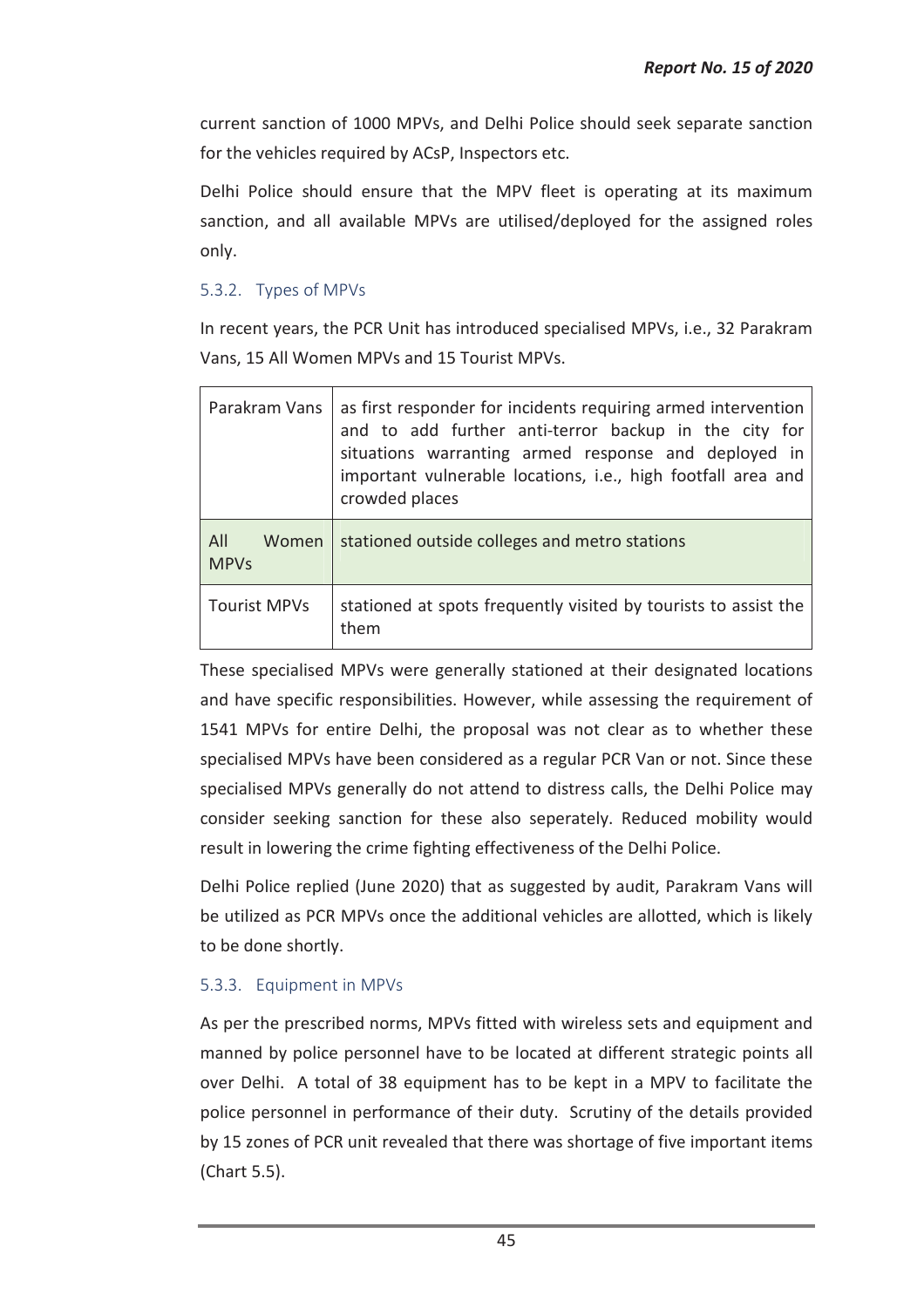

*Source: Information obtained from CPCR, Delhi Police* 

Regarding Parakram Vans, which have been launched for situations warranting armed response, adequate protective gear should be provided to the police personnel in these Vans for full protection from any assault/terrorist attacks. Audit observed that while three Bulletproof (BP) Jackets were to be provided for three commandos in each of the 32 Parakram Vans in 10 zones, 18 Parakram vans in seven zones were operating with only 26 BP jackets against the requirement of 54 BP Jackets. Also, there was shortage of equipment like Ballistic glasses/goggles, half finger gloves, Advanced Tactical Elbow, Advanced Tactical Knee pads, Baton Stun Gun, Pepper Spray, and Camera Clip.

Delhi Police replied (June 2020) that the equipment in the Prakaram Vans are under active consideration for procurement.

Delhi Police should ensure availability of all the required gear and equipment for all the Parakram Vans as per the prescribed norms.

### 5.4. Manpower for PCR Unit

The total sanctioned strength of police personnel for PCR Unit was 8422 against which actual strength was only 5,456 (March 2019). As per the prescribed norms, each PCR MPV is to be manned by a minimum of three police personnel in three shifts of 12 hours each. Accordingly, 6171 police personnel were required for 653<sup>42</sup> PCR MPVs.

 $\overline{a}$ 

<sup>42</sup> As on 12 March 2019 (Excluding 32 Parakram Vans)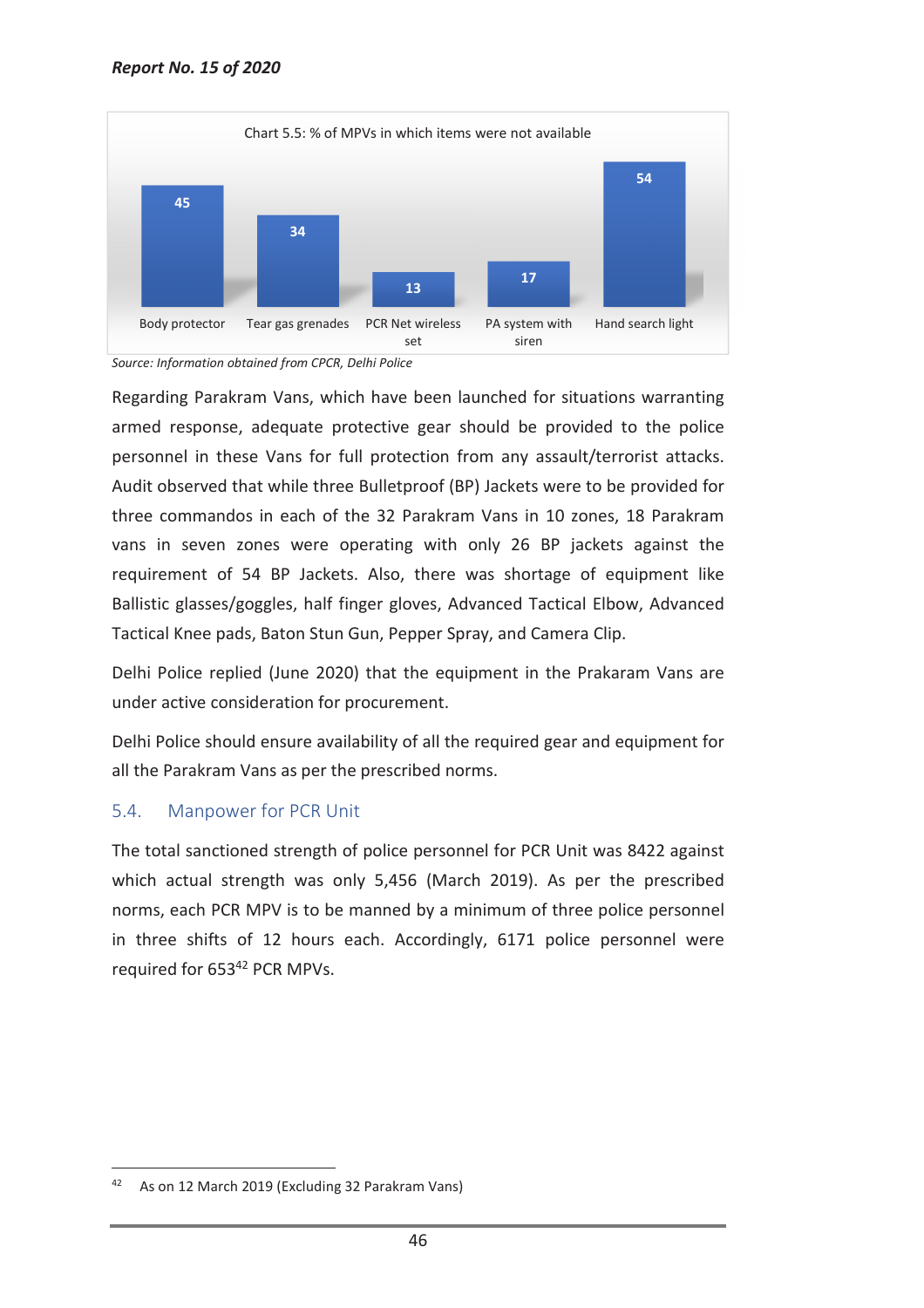

Figure 5.4: Manpower available in PCR Unit

However, these 653 MPVs were operating with only 4,141 police personnel, which indicates that either the MPVs are operating with less than three police personnel or the police personnel are doing longer duty hours. Also, 55 *per cent* of the MPVs were operating without a gunman (as on  $1<sup>st</sup>$  December 2018).

Delhi Police must ensure that all the operational MPVs are manned by minimum required number of police personnel including gunmen, to ensure that they are adequately capable to handle any sort of emergency or incident while attending to distress calls.

Besides the MPVs, 396 police personnel were deployed on call taker positions in CPCR. Audit observed that the Police departments of Madhya Pradesh and Uttar Pradesh have outsourced the call taker positions.

Delhi Police may also consider outsourcing the call taker positions to persons, who are duly trained in soft skills and call centre related tasks. These functions can be outsourced to the private sector with due regulations in place. This would help in relieving at least 396 police personnel currently deployed on call taker positions and enable their deployment elsewhere for core policing functions